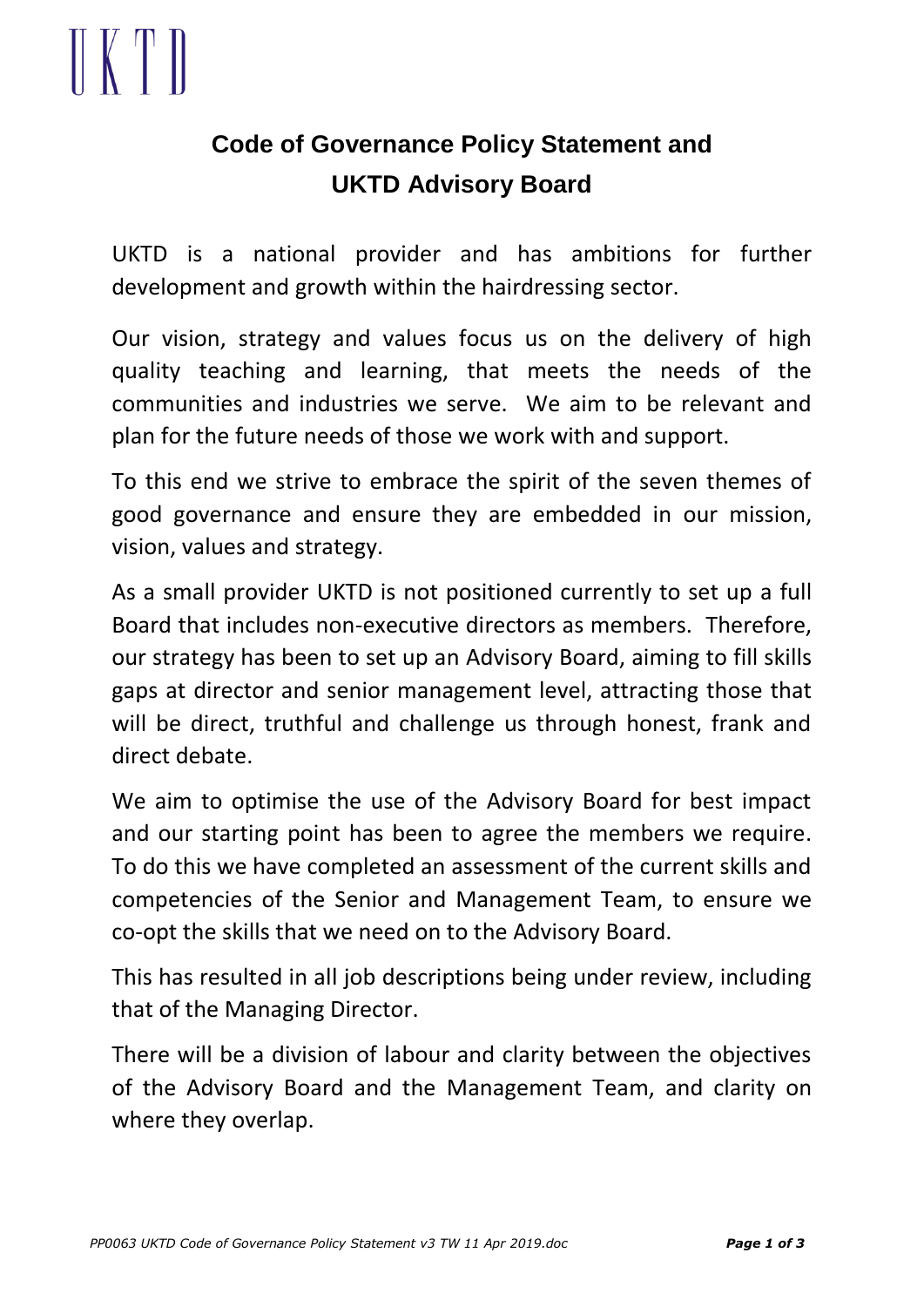# $\parallel$  (  $\parallel$  )

#### **The key responsibilities and objectives that we are committed to at board and management level are:**

Leadership, organisational vision, strategy and impact, policies and procedures, financial viability and performance, roles and accountability, transparency, outcomes and impact on learners and employers, safeguarding and equality and diversity, staffing, risk and conflict, legal compliance, governance effectiveness, insight and judgement.

The Advisory Board will meet quarterly and will ideally include; employers, learners, UKTD staff, a school governor or council educational committee member, a member with pastoral welfare background, bank representative and others that are familiar with our industry. We will support and train them to be able to challenge us from a place of knowledge, understanding and high expectation.

The principles of selflessness, integrity, objectivity, accountability openness, honesty and leadership are inherent in our core values and will be further interrogated through this process.

In sharing information and being open and transparent with members of the Advisory Board and those who seek to use our services, we will provide challenge for the company.

#### **To achieve the objectives of the Advisory Board there will be:**

- Clarity and agreement of the Advisory Board responsibilities and mandate.
- Clearly defined authority, responsibilities and accountabilities.
- A review of the processes and structures that we use to direct and manage our organisation's operations and activities.